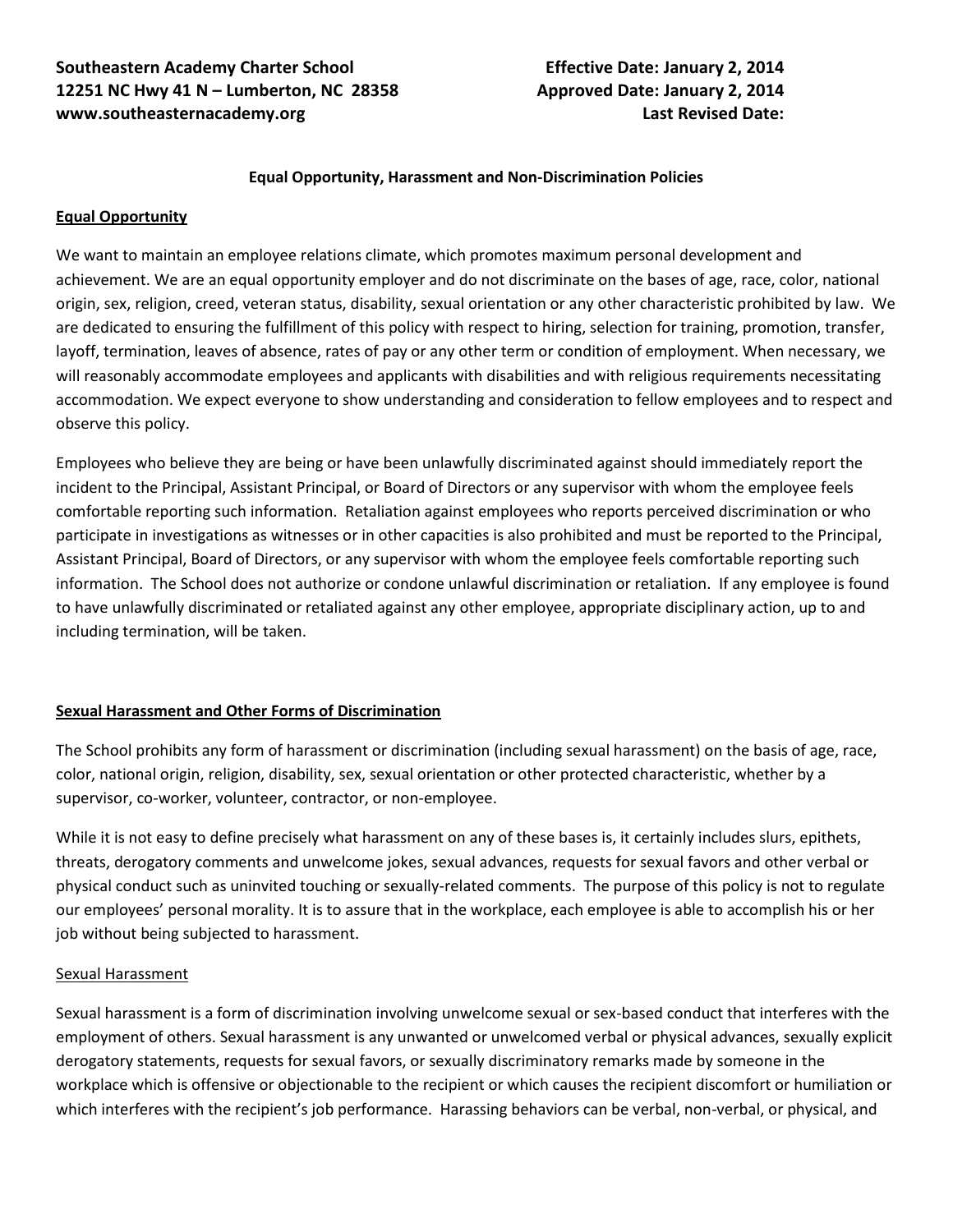range from subtle innuendo of a sexual nature to coerced sexual activity. Either men or women can be sexually harassed by someone of the same or opposite sex, and the law protects both sexes equally from this discrimination.

Examples of Sexual Harassment. Workplace behavior that is sexually harassing includes but is not limited to:

- Unwanted sexual remarks or inferences;
- Offensive comments about sex or gender-specific traits;
- Unwelcome sexual propositions, threats, bribes, written notes, or phone calls;
- Unwelcome gestures or sounds;
- Unwanted physical contact of a sexual nature (e.g. touching, pinching, kissing, holding);
- Promise of promotion, favorable performance evaluations, etc. in return for sexual favors, known as "quid pro quo" or "this for that"; or
- Threatening or insinuating, whether explicitly or implicitly, that an employee's refusal to submit to sexual advances will adversely affect the employee's employment, evaluation, wages, advancement, assigned duties, shifts or any other condition of employment.

## Other Types of Unlawful Harassment/Discrimination.

Harassment or discrimination is a verbal, nonverbal, or physical conduct that denigrates, belittles, or puts down an individual or shows hostility, distaste, or aversion toward that individual based on that individual's race, color, national origin, religion, gender, sexual orientation, age, disability, veteran status or participation in a protected activity.

## Examples of Other Types of Unlawful Harassment.

Other conduct that can be unlawful harassment includes verbal, nonverbal, or physical conduct that shows aversion, denigration, or hostility because of race, color, religion, national origin, gender, age, disability, sexual orientation and that:

- Creates an intimidating, hostile, or offensive working environment;
- Unreasonably interferes with an individual's work; or
- Adversely affects an individual's employment opportunities.

## Reporting Procedure.

If an employee believes that he or she is being unlawfully harassed or retaliated against or if an employee observes or otherwise becomes aware of such conduct in the workplace, the employee should immediately report the incident to one of the following individuals: the Principal, Assistant Principal, a member of the Board of Directors or any other supervisor with whom the employee feels comfortable. This procedure does not require an employee to report such conduct to the employee's supervisor or to anyone who the employee believes is participating in the conduct. Instead, the employee may choose to report such conduct to any of the individuals listed above with whom they would be most comfortable speaking to. The greatest discretion will be utilized in investigating and, where appropriate, remedying improper conduct.

Supervisors who become aware of harassment or retaliation either directly or indirectly must immediately report such matters to the Principal or Assistant Principal, or if neither Principal or Assistant Principal is the appropriate individual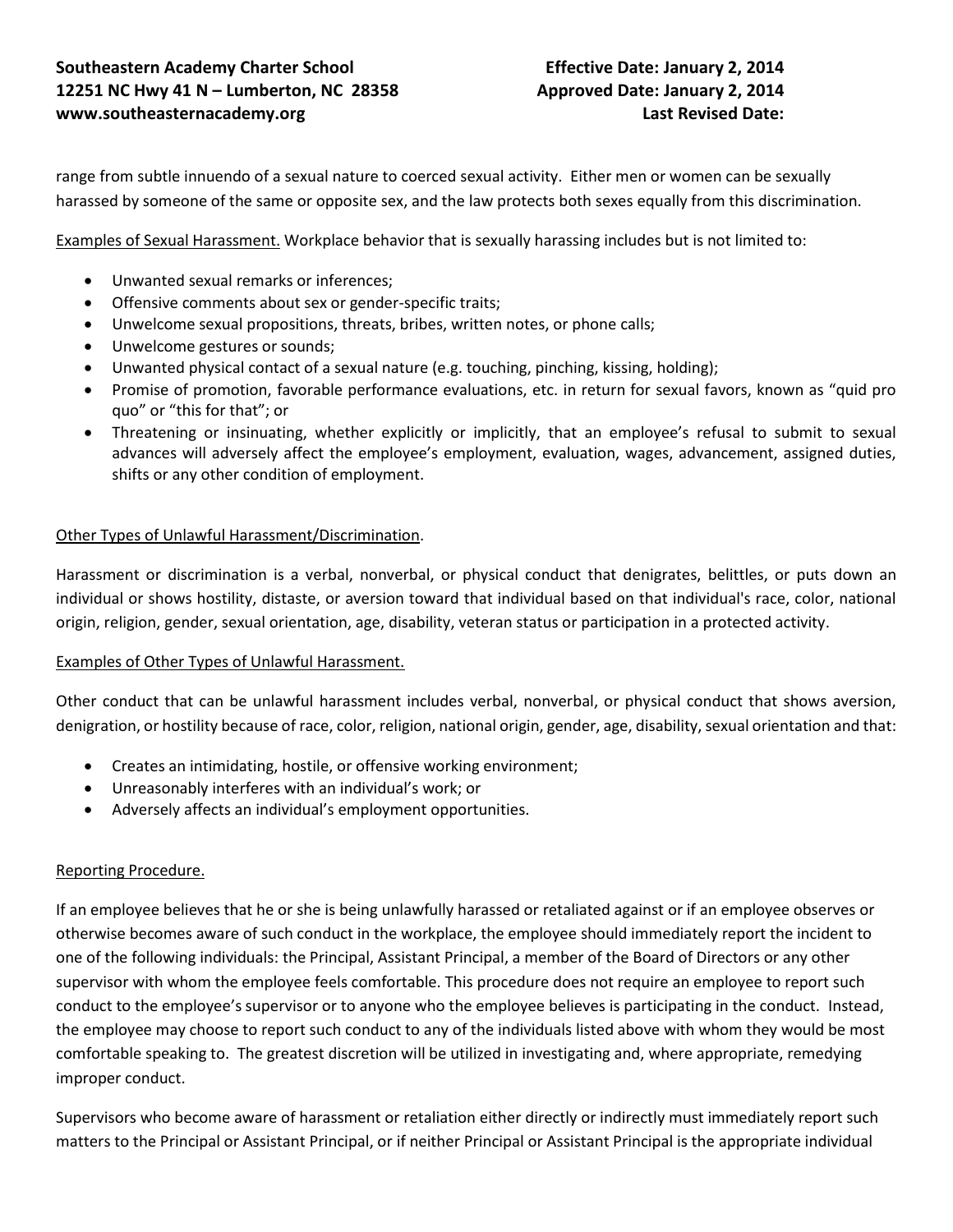# **Southeastern Academy Charter School Effective Date: January 2, 2014 12251 NC Hwy 41 N – Lumberton, NC 28358 Approved Date: January 2, 2014 [www.southeasternacademy.org](http://www.southeasternacademy.org/) Last Revised Date:**

for such reporting, to any other individual in a supervisory or appropriate position such as member(s) of the Board of Directors. Disciplinary actions up to and including termination of employment may result against supervisors who fail to respond timely and appropriately to the allegations.

All reports of alleged harassment or retaliation will be investigated. Under no condition will the investigation be conducted by or under the direction of the person reported to have engaged in the alleged harassment or retaliation. Sexual harassment violates the School's policy as well as Federal law, and employees should be aware that substantiated incidents of such behavior will result in disciplinary action for offenders, up to and including dismissal. There will be no retaliation against any employee who, in good faith, seeks resolution or reports harassment under this policy. Any violation of this policy will result in discipline, up to and including discharge.

# Sexual and Other Types of Unlawful Harassment/Discrimination on School Grounds by Contractors or Individuals Who Are Not School Employees

The policies contained in this section, including the reporting procedures and no retaliation policy, regarding sexual harassment and other types of unlawful harassment or discrimination, shall also apply to contractors or individuals who are not employees of the School when such individuals are on School property or during School events.

# **Americans with Disability Act**

The School is committed to providing equal employment opportunities to individuals with disabilities, those regarded as having disabilities and those associated with individuals with disabilities. Accordingly, the School does not discriminate against qualified individuals with disabilities in regard to application procedures, hiring, advancement, discharge, compensation, training or any other terms, conditions and privileges of employment. The School complies with all federal and state laws concerning the employment of persons with disabilities including the Americans with Disabilities Act (ADA) and the Americans with Disabilities Act Amendments Act (ADAA) and acts in accordance with regulations and guidance issued by the Equal Employment Opportunity Commission (EEOC).

## **Eligibility**

the School will engage in an interactive process to find reasonable accommodation for qualified individuals with a disability to enable them to perform the essential functions of a job, unless doing so causes an undue hardship to the School, or a direct threat to these individuals or others in the workplace, and the threat cannot be eliminated by reasonable accommodation.

When an individual with a disability is requesting accommodation and can be reasonably accommodated without creating an undue hardship or causing a direct threat to workplace safety, he or she will be given the same consideration for employment as any other employee or applicant.

All employees are required to comply with the School standards. Current employees who pose a direct threat to the health and safety of themselves or other individuals in the workplace will be placed on appropriate leave until the School can make a lawful and reasonable decision in regard to continued employment. Individuals who are active illegal drug users are excluded from coverage under the School's Americans with Disabilities Act (ADA) policy.

Applicants and employees are assured that all information regarding a disability shall be kept confidential except that: